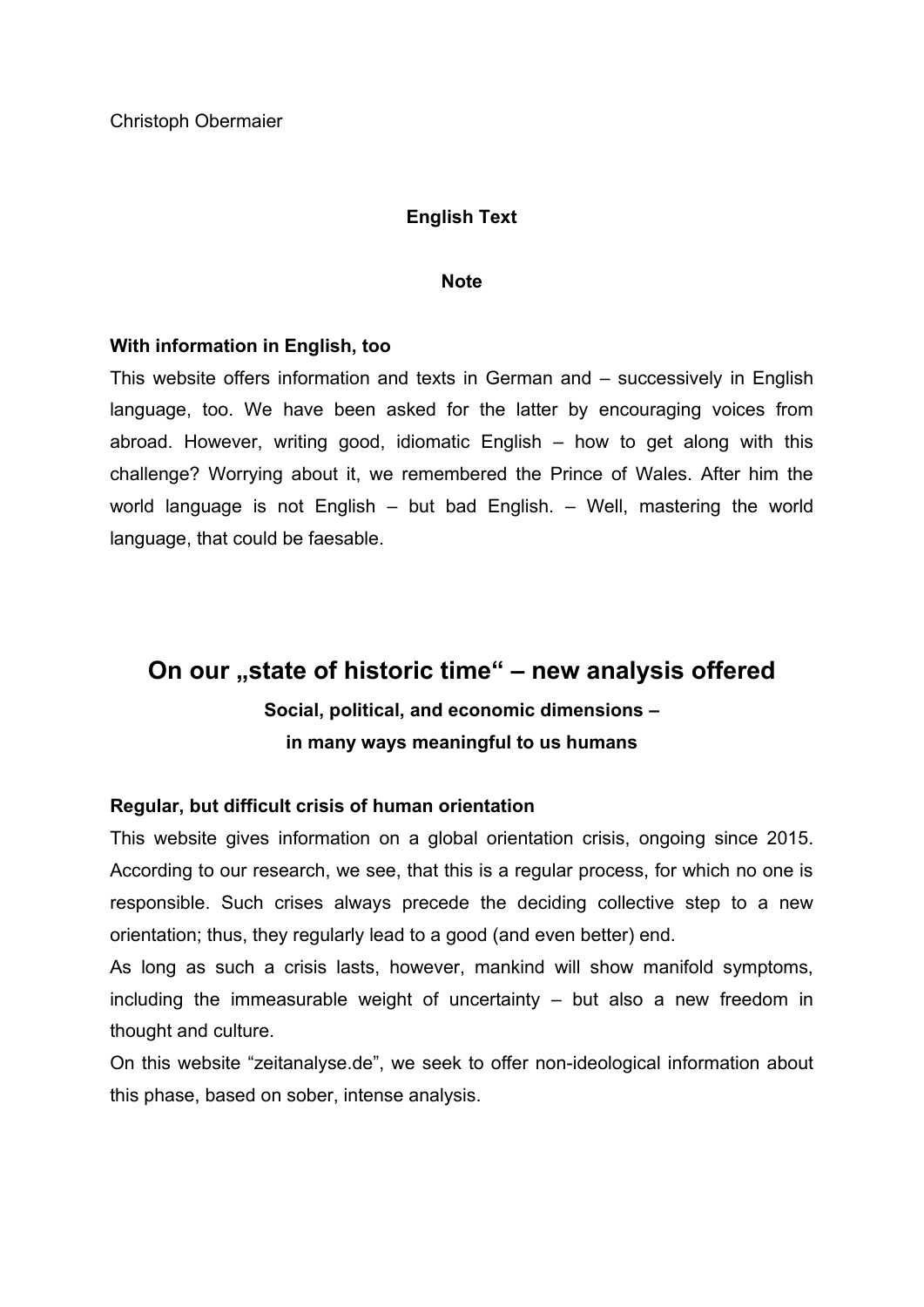#### **New picture of the political world**

One of the results, above all: Among others, one has to know, that such an orientation crisis is extremely powerful. We'd like to compare it with a rough, stormy ocean, on which all the states – like ships – are swimming. No one expects a ship to be equipped with integrated good weather. In our political world, we may not, either. And we political scientists (as disciples on a young field of scientific research) have to improve our models of explanation and foresight consequently.

#### **Turning points on the way to an new concept of collective orientation**

Any orientation crisis – we know this by comparative, diachronic research – has its turns, until finally all traffic lights are green so as to give way to a new collective attitude.

These turns won't affect us humans just in a superficial way, but will have a deep, intrinsic influence: on man, on modern society, worldwide; each turn bringing about a new atmosphere of life. And, similar to a person suffering from an infection, we perhaps can't imagine the better feelings after the recovery, but know that they will follow.

From 2050 on, the new orientation will be dominant and normative. This new basic attitude, we'll have in common, will be more empathic, more human, more analytical.

## **Research on our "state of our time"**

## **"Break of situation ahead" (until about 2020) – why?**

We – in our think tank – spent a time (a surprisingly fruitful time) of intense analysis on what forms the "state of our time"? Why do things get moving in such a dramatic way? To what end? When?

Given the ongoing orientation crisis (since 2015), and also its temporal extension as such (until 2050), the crucial point was to find out and to explain what is going to happen in these little years until about 2020. And, to be more precise:

- We know (and have published for several times) that there will be a deep break of situation.
- It will be very "visible" (this is easy to determine) as it will be linked with a big change of culture,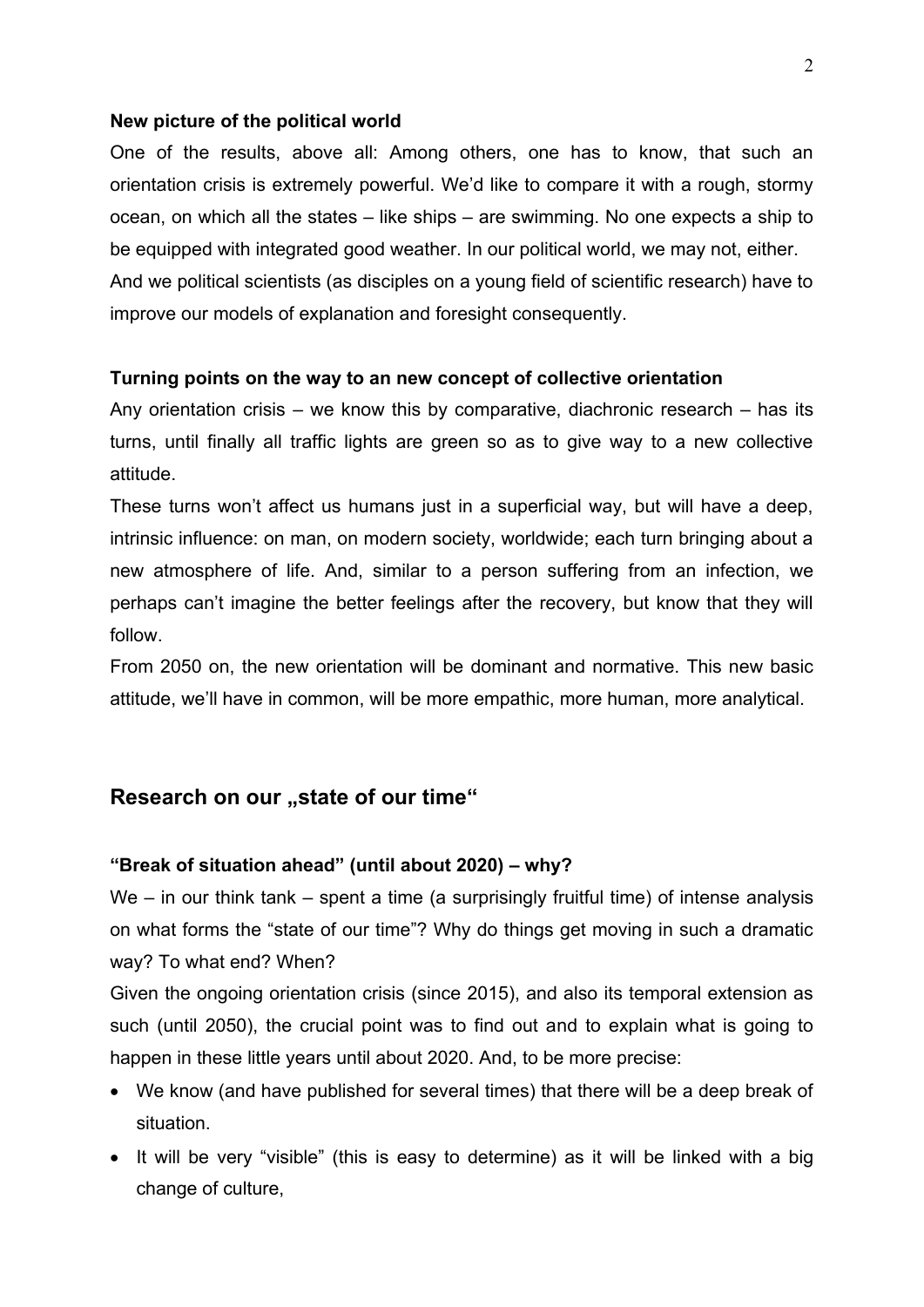- a new attitude of us man(kind) toward our world,
- an altered relation between the genders,
- and a new structure of needs, forming the basis of the world of economy.

But what will cause this break (rupture)?

## **Change of consciousness by the power of the new situation**

We find this answer: Since the beginning of this orientation crisis (at 2015) – having become a too little traditional civilization – we occurred this new experience with manifold feelings, from ostentatious sobriety to hatred and riots – but accompanied by a general conviction that this new situation could be brought to an end again (anyhow). It would remain a restricted episode.

But as it is lasting on, this fact is successively changing our mind: The stability of the new situation becomes the dominant experience; and we get used to it; the initial feelings "fade". Our consciousness begins to orientate in the new situation: our thinking, our experiences, our ideas.

## **Heavy and dangerous consequences**

And this means a giant process: For, now we arrive in this world of a new kind.

A sort of a landslide is triggered off by this: in human culture, in human behaviour, in our position towards this world, which we will see with new eyes.

By the way, it should be mentioned that this moment of transition (of just few years) means a dangerous threat to modern society, politics, human thinking. For "all" (or at least too much things) seems to move; and the end doesn't appear to be in sight. From an analytical point of view, however, we know better: It is just ahead of us:

#### **New feelings, from about 2020 on:**

- Among them and first of all: A chilling atmosphere of life,
- but also the moment, when we notice that this dynamism of change has slowed  $down$  –.
- and that it has lead us to a world of new and concise forms.

The latter is not a miracle – for the present basic attitude (since 1950) will last on, giving form and limits to the whole change.